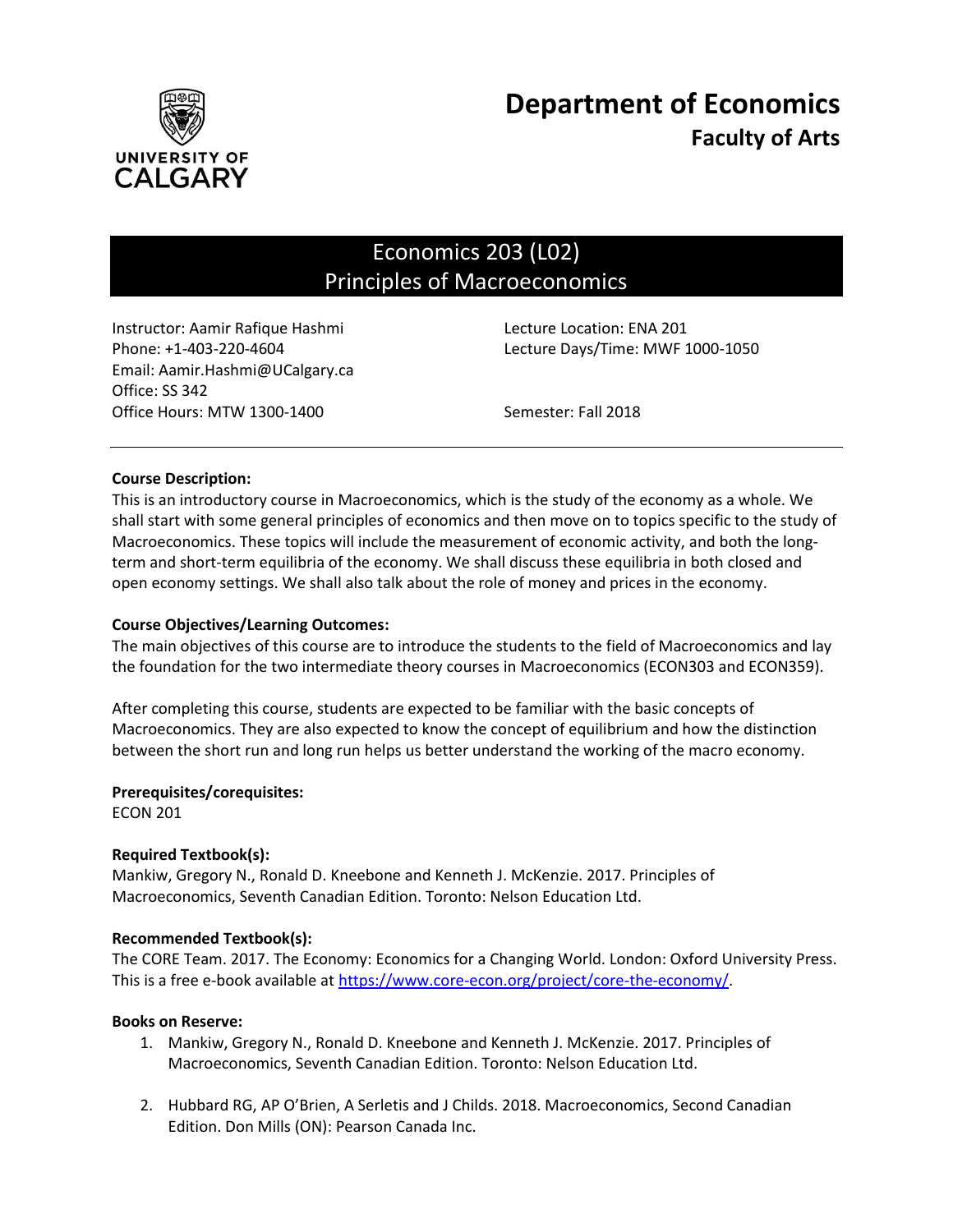# **Course Outline:**

- 1. Introduction (Chapters 1 and 2)
- 2. Measurement of Economic Activity (Chapters 5 and 6)
- 3. The Real Economy in the Long Run (Chapters 7, 8 and 9)
- 4. Money and Prices in the Long Run (Chapters 10 and 11)
- 5. Open-Economy Macroeconomics (Chapters 3, 12 and 13)
- 6. Economy in the Short Run (Chapters 14, 15 and 16)
- 7. Debates in Macroeconomic Policy (Chapter 17)

This is an ambitious list of topics and we may not be able to cover everything on the list.

# **Desire2Learn:**

This course will make use of the Desire2Learn (D2L) platform. Students who are registered in the course can log on a[t http://d2l.ucalgary.ca](http://d2l.ucalgary.ca/) through their student centre. Please note that D2L features a class e-mail list that may be used to distribute course-related information. These e-mails go to your University of Calgary e-mail addresses only.

# **Tutorials:**

Students are expected to attend the weekly tutorial section to which they have been assigned. During the tutorials, the TA will discuss pre-assigned questions and additional material relevant to the course that is not covered in lectures.

# **Grade Determination and Final Examination Details:**

| In-class surprise quizzes (using TopHat, https://tophat.com ): | 5%  |  |
|----------------------------------------------------------------|-----|--|
| Tutorial attendance:                                           | .5% |  |
| Assignments (one for each topic, six in total):                | 10% |  |
| Midterm (Monday, October 22 <sup>nd</sup> 2018, in class):     | 30% |  |
| Final (registrar scheduled):                                   |     |  |

*Grading Scale*

| A+   | $95 - 100$ | B  | $73 - 76$ | $C-$ | $60 - 62$ |
|------|------------|----|-----------|------|-----------|
| А    | $85 - 94$  | B- | $70 - 72$ | D+   | $56 - 59$ |
| А-   | $80 - 84$  | C+ | $67 - 69$ |      | $50 - 55$ |
| $B+$ | $77 - 79$  |    | $63 - 66$ |      | $0 - 49$  |

Students must receive a passing grade on the final exam to pass the course.

As per the Writing Across the Curriculum Statement in the Calendar, writing and grading thereof will be a factor in the evaluation of student work.

Any student work which remains undistributed after the last day of classes will be available to students through the instructor's office during the instructor's office hours.

The final examination will be comprehensive, scheduled by the Registrar, held in a classroom, and last 2 hours. If a student cannot write their final exam on the date assigned by the Registrar's Office, they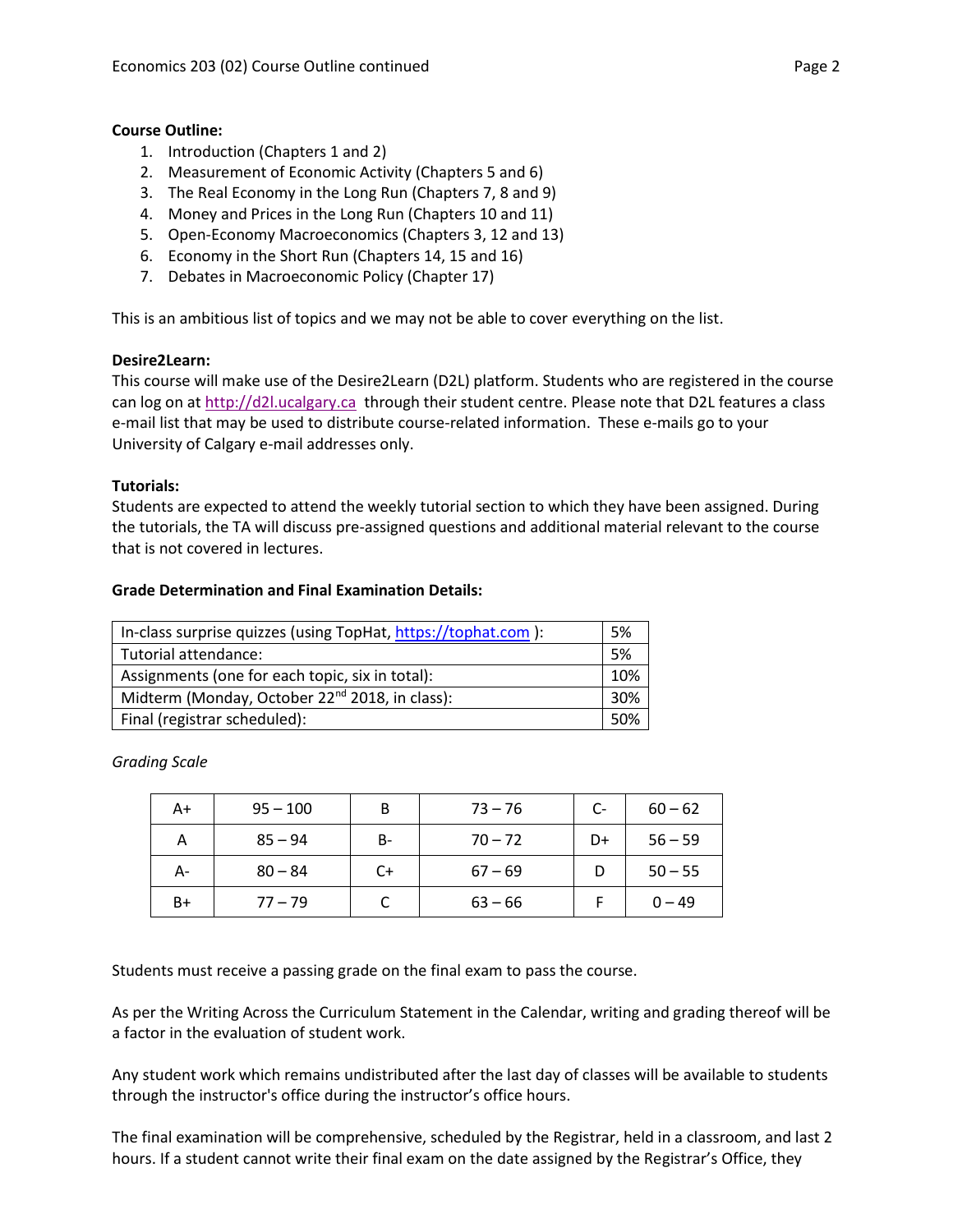need to apply for a deferred exam [www.ucalgary.ca/registrar/exams/deferred\\_final.](http://www.ucalgary.ca/registrar/exams/deferred_final) Under no circumstance will this be accommodated by the Department.

All assignments, tests and exams will be based on multiple-choice questions. Non-programmable calculators WILL be allowed during the writing of tests or final examinations.

THERE WILL BE NO MAKEUP OR DEFERRED QUIZZES/TESTS/EXAMS under any circumstances, nor may the quizzes/tests/exams be written early. Students unable to write the quizzes/tests/exams because of documented illness, family emergency, religious observance, or university-sanctioned event will have the weight shifted to the final examination; otherwise a grade of zero will be assigned.

# **Reappraisal of Grades and Intellectual Honesty:**

*For reappraisal of graded term work, see Calendar I.2* <http://www.ucalgary.ca/pubs/calendar/current/i-2.html>

*For reappraisal of final grade, see Calendar I.3* <http://www.ucalgary.ca/pubs/calendar/current/i-3.html>

*Statement of Intellectual Dishonesty, see Calendar K.4* <http://www.ucalgary.ca/pubs/calendar/current/k-4.html>

*Plagiarism and Other Academic Misconduct, see Calendar K.5* <http://www.ucalgary.ca/pubs/calendar/current/k-5.html>

# **Academic Accommodations:**

The student accommodation policy can be found at: [ucalgary.ca/access/accommodations/policy](http://www.ucalgary.ca/access/accommodations/policy).

Students needing an accommodation because of a disability or medical condition should communicate this need to Student Accessibility Services in accordance with the Procedure for Accommodations for Students with Disabilities [ucalgary.ca/policies/files/policies/student-accommodation-policy.](http://www.ucalgary.ca/policies/files/policies/student-accommodation-policy.pdf)

Students needing an Accommodation based on a Protected Ground other than disability should communicate this need, preferably in writing, to the course instructor.

# **Important Dates:**

Please check:<http://www.ucalgary.ca/pubs/calendar/current/academic-schedule.html>

# **Student Organizations:**

Faculty of Arts Students' Association (F.A.S.A.): Economics Department Representative Office: SS 803, E-mail: [econrep@fasaucalgary.ca](mailto:econrep@fasaucalgary.ca) and Web[: www.fasaucalgary.ca.](http://www.fasaucalgary.ca/)

Society of Undergraduates in Economics: [https://www.ucalgarysue.com/.](https://www.ucalgarysue.com/)

Society of Undergraduates in Economics is a student run organization whose main purpose is to assist undergraduate economics students to succeed both academically and socially at the University of Calgary. Services include access to the exam bank, career events such as Industry Night and information sessions, mentorship programs, and social events for members. They invite you to join by contacting SUE at societyofundergradsineconomics@gmail.com.